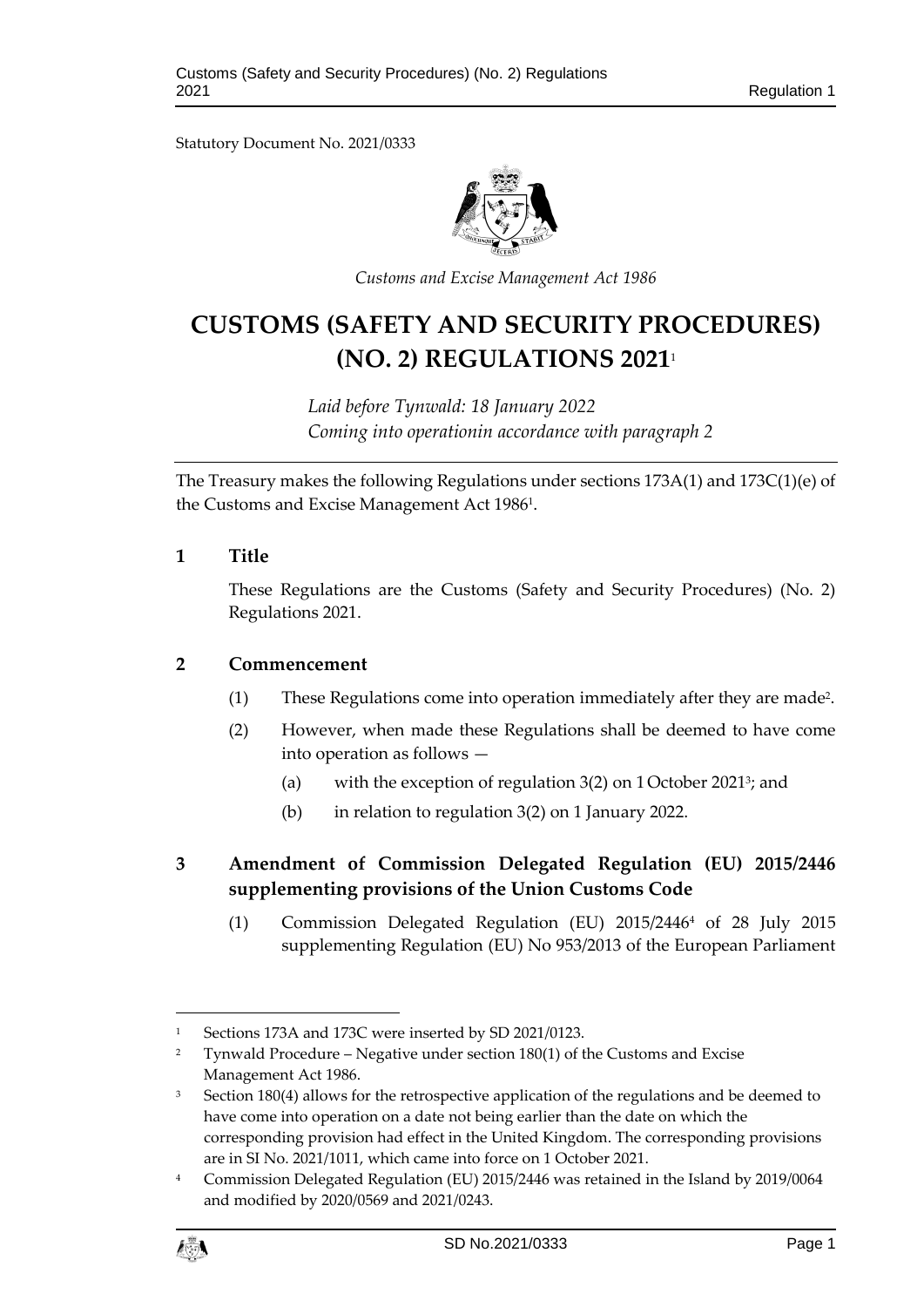and of the Council as regards detailed rules concerning provisions of the Union Customs Code is amended as follows.

- (2) In Article 104 (waiver from the obligation to lodge an entry summary declaration), after paragraph 5 5 , insert —
	- $\mathbf{G}$ 6. The lodging of an entry summary declaration shall be waived in respect of goods described in regulation 15(5) of the Taxation (Miscellaneous Provisions, Transitional Arrangements and Amendments) Regulations 2021<sup>6</sup>.
- (3) In Article 245(1) (waiver from the obligation to lodge a pre-departure declaration) after the omitted subparagraph  $(p)^7$ , insert  $$ 
	- **goods dispatched from the customs territory of the Union to the** Republic of Ireland providing —
		- (i) the goods have been placed under a common transit procedure in accordance with the Convention on a common transit procedure; and
		- (ii) the customs office of destination in respect of the goods is in Northern Ireland.<sup>D</sup>.

### **MADE 5 NOVEMBER 2021**

-

<sup>5</sup> Article 104 was amended by SD 2020/0569 and SD 2021/0243.

<sup>6</sup> SD 2021/0209.

<sup>7</sup> Article 245 was amended by SD 2020/0569 and SD 2021/0243.